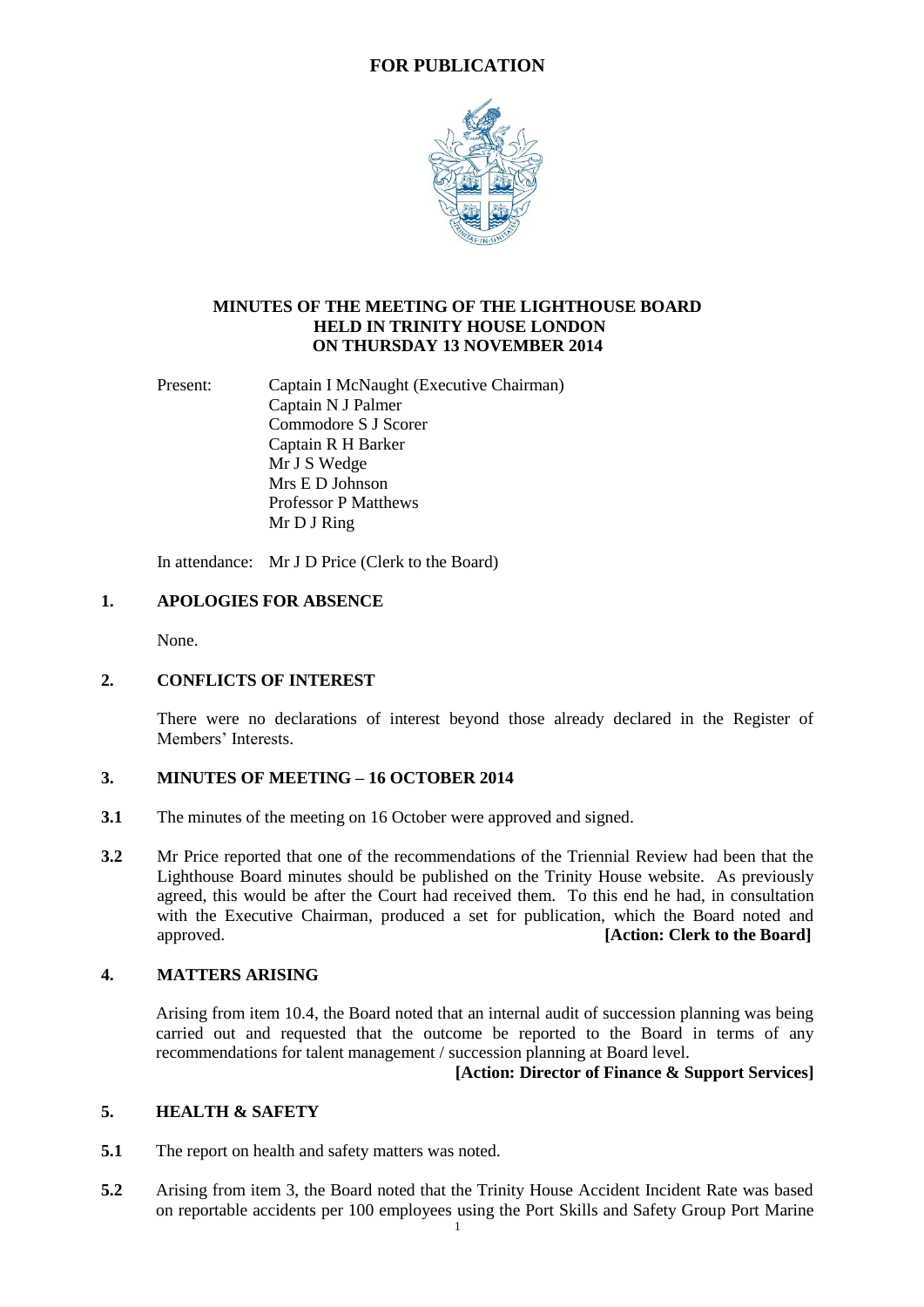Industry figures as a benchmark and agreed that consideration should be given as to whether there was a more appropriate benchmark for incidents at sea.

## **[Action: Clerk to the Board]**

## **6. BUSINESS PERFORMANCE**

Mr Wedge presented the report on business performance. Captain Barker added that there was to be a cross-Directorate meeting on 17 November to discuss how performance against the Risk Response Criteria might be measured.

## **[Action: Director of Navigational Requirements]**

## **7. REPORT FROM EXECUTIVE DIRECTORS**

**7.1** The report from the Executive Directors was noted.

## **7.2 Arising from Operational matters, Commodore Scorer reported that:**

**7.2.1** The modernisation of Bardsey Island Lighthouse was now complete.

## **7.3 Arising from Finance and Support Services matters, Mr Wedge reported that:**

**7.3.1** Light Dues income to 31 October 2014 had been £54.67M, 3.83% lower than to the same period in 2013/14. Much of the fall was due to the one penny reduction in Light Dues from 1 April 2014. There were, however, fewer but larger vessels calling at UK ports, something which was also having an impact.

## **[Action: Director of Finance and Support Services]**

**7.3.2** The Board noted the circumstances of a disciplinary investigation at Swansea Depot.

## **7.4 Arising from the report on Research and Radionavigation matters, Captain Barker reported that:**

- **7.4.1** Initial Operating Capability in respect of eLoran had been declared on the East Coast of the UK on 31 October. A strategy for eLoran was being prepared. The Executive Chairman added that Captain Barker and he were to give a presentation on 3 December to the DfT Maritime Administration Board on the subject of GNSS vulnerability and eLoran and its implications for e-Navigation. The Board noted the position and the fact that GNSS vulnerability was very much a cross-Government issue inter alia in terms of the resilience of the national infrastructure.
- **7.5** The Board agreed that the Non-Executive Directors should receive the minutes of the Executive Committee prior to their formal approval at the next meeting and, where possible, before the next Board meeting so as to inform the discussion at the Board. **[Action: Clerk to the Board]**

### **8. AIDS TO NAVIGATION PERFORMANCE**

- **8.1** The Board noted the report on aids to navigation performance covering the period from 7 October to 29 October 2014. There had been no significant casualties.
- **8.2** Captain Barker added that the casualty return was scrutinised and closely monitored by the Navigation Directorate in terms of responses to individual casualties.

### **9. TRIENNIAL REVIEW ACTION PLAN**

Mr Price presented the Triennial Review Action Plan which had been updated as shown. An update from the DfT in respect of the recommendations to be carried out by the Department had been sought and would be followed up. **[Action: Clerk to the Board]**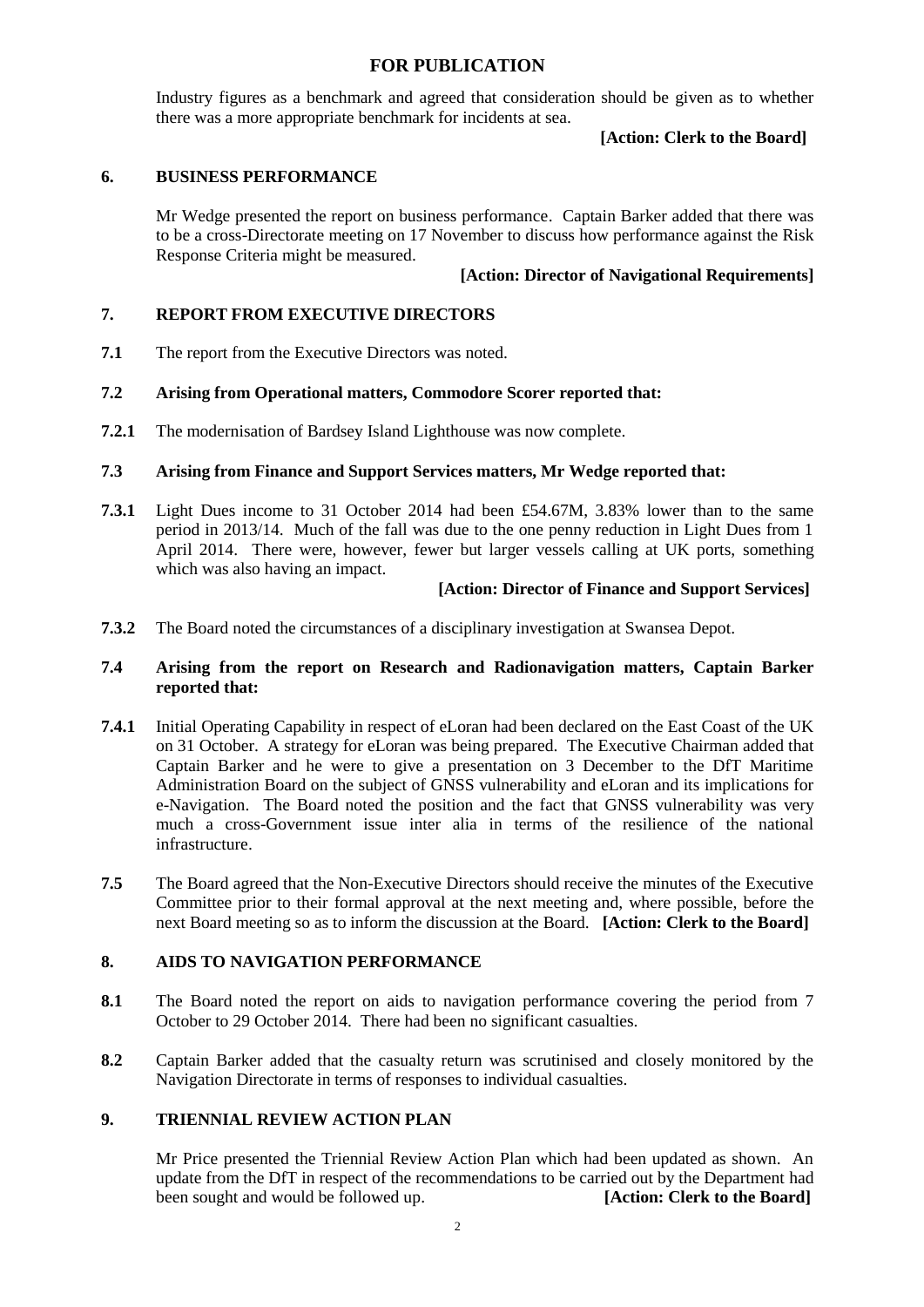Hospitality and gifts received by Board Members were now published on the Trinity House Website.

Arising from item 3.20, the Board noted the Government's wish for greater scrutiny of the justification for reappointments of Board Members and discussed how that might be approached with regard to the Lighthouse Board in the future.

## **10. STRATEGIC ISSUES**

### **SVS Retention**

Mr Wedge presented a paper, which provided a detailed explanation of the retention issues amongst Trinity House Support Vessel Service staff and identified a number of options designed to increase retention levels. The Board noted the paper and agreed with the view of the Executive Committee that the paper was very comprehensive and suggested a number of ideas for further investigation and work.

### **[Action: Director of Finance and Support Services/Director of Operations]**

To assist the process the Clerk to the Board agreed to provide a written debrief on the points discussed to the Executive Directors and HR and Planning and Marine Operations Managers.

### **[Action: Clerk to the Board]**

### **11. MATTERS FOR DISCUSSION**

#### **11.1 DfT and Parliamentary Matters**

**11.1.1** Mr Price reported that Captain Barker and he had attended a meeting of the All Party Parliamentary Maritime and Ports Group at the Houses of Parliament on 18 November. Sir Alan Massey, the Chief Executive of the MCA, had provided an update on the work of the Agency. Amongst other things the discussion had included the need for an appropriate balance between qualifications and practical training for seafarers.

### **11.2 Fleet Review**

Mr Price reported that a tri-GLA response had been submitted to the DfT on 23 October in respect of the Fleet Review Project Initiation Document (PID).

Once the PID had been finalised, the next stage of the Project would be the first meeting of the Project Board which was likely to be in the New Year. NLB would take the lead in terms of a date for the meeting from the GLA side as the current lead GLA.

### **12. JSB MATTERS**

#### **12.1 JSB Strategic Agenda**

The Board noted the JSB Strategic Agenda, which had been updated to reflect the target dates in respect of the move of CIL to Irish funding with regard to its operations in the Republic and the changes to the Fleet Review item agreed at the last meeting of the Board. It would be reviewed by the JSB at its meeting on 19 November.

# **13. OTHER MATTERS TO BE NOTED OR APPROVED**

#### **13.1 OHSAS 18001**

Mr Price presented a paper setting out the proposed move from the RoSPA Quality Safety Audit (QSA) to the Occupational Health and Safety Management Systems Standard (OHSAS